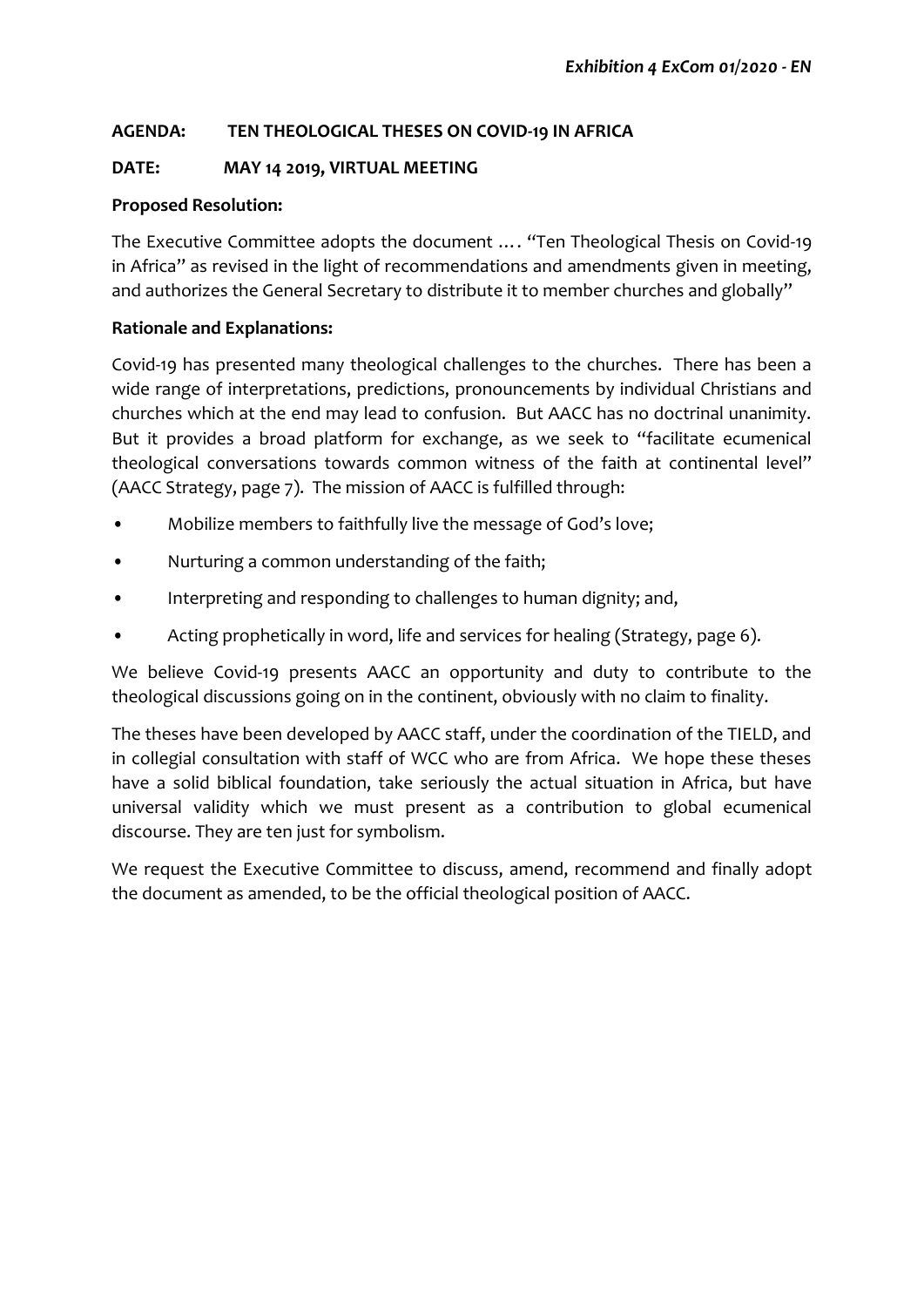#### **TEN THEOLOGICAL THESES ON THE COVID-19 PANDEMIC**

#### **Preamble**

Theology is God-talk. How we speak about God in relation to every aspect of life determines whether or not we live and act according to our faith. The integrity and relevance of our faith therefore rests on how we speak about God in every situation. In these difficult times of the global COVID-19 pandemic, we have a task to provide theological reflections to guide the thinking and actions of the church and its members. We begin by acknowledging that God lets both bad and good things to happen in the world.

On 11 March 2020 the WHO declared COVID-19 which had originated from Wuhan, China only 3 months earlier, a pandemic. Within three months the disease reached pandemic status, and by 30 April 3,267,184 cases and 229,971 deaths were reported. The disease spreads through respiratory aerosols. With neither treatment nor vaccination available, control measures are hinging on respiratory and hand hygiene, physical distancing and travel restrictions. The most extreme intervention called "lockdown" is being adopted in many countries whereby most gatherings are banned and people asked to stay indoors for extended periods – with severe socio-economic consequences like loss of employment, collapse of businesses, and general loss of livelihood. Practices around major rites of passage like baptism, and particularly funerals are challenged.

Since its outbreak in December 2019, the world is battling COVOD-19. Nothing has brought the world together in fight against a common enemy more than COVID-19. COVID-19 and its impact is unprecedented in our living memory and has thus attracted conspiracy theories, speculations and diverse theological interpretations. The All Africa Conference of Churches (AACC) proposes the following ten theological theses on the pandemic to assist the churches as they continue to reflect and act:

# **Thesis 1: EVERY INTERPRETATION OF THE ORIGIN AND PURPOSE OF COVID-19 IS GUESSWORK.**

*'For my thoughts are not your thoughts, nor are your ways my ways, says the Lord. For as heavens are higher than the earth, so are my ways higher than your ways and my thoughts than your thoughts.' (Isaiah 55: 8-9).*

In times of distress and confusion like this, it is natural that human beings ask the origin and purpose of the calamity. Theologians also give possible interpretations and explanations, most of time using biblical texts as proof. In the time of COVID-19, there are many teachers, preachers, and ministers giving different theological explanations on the origin, and even the purpose of the pandemic. Through the media and social networks, COVID-19 has been interpreted theologically in different ways: e.g. as a sign of end times, as God's judgement of the world for all kinds of sins (e.g. sexuality, or destruction of the environment and for precipitating climate change, etc.). The biblical evidence and Christian historical experience proves that indeed, every attempt to give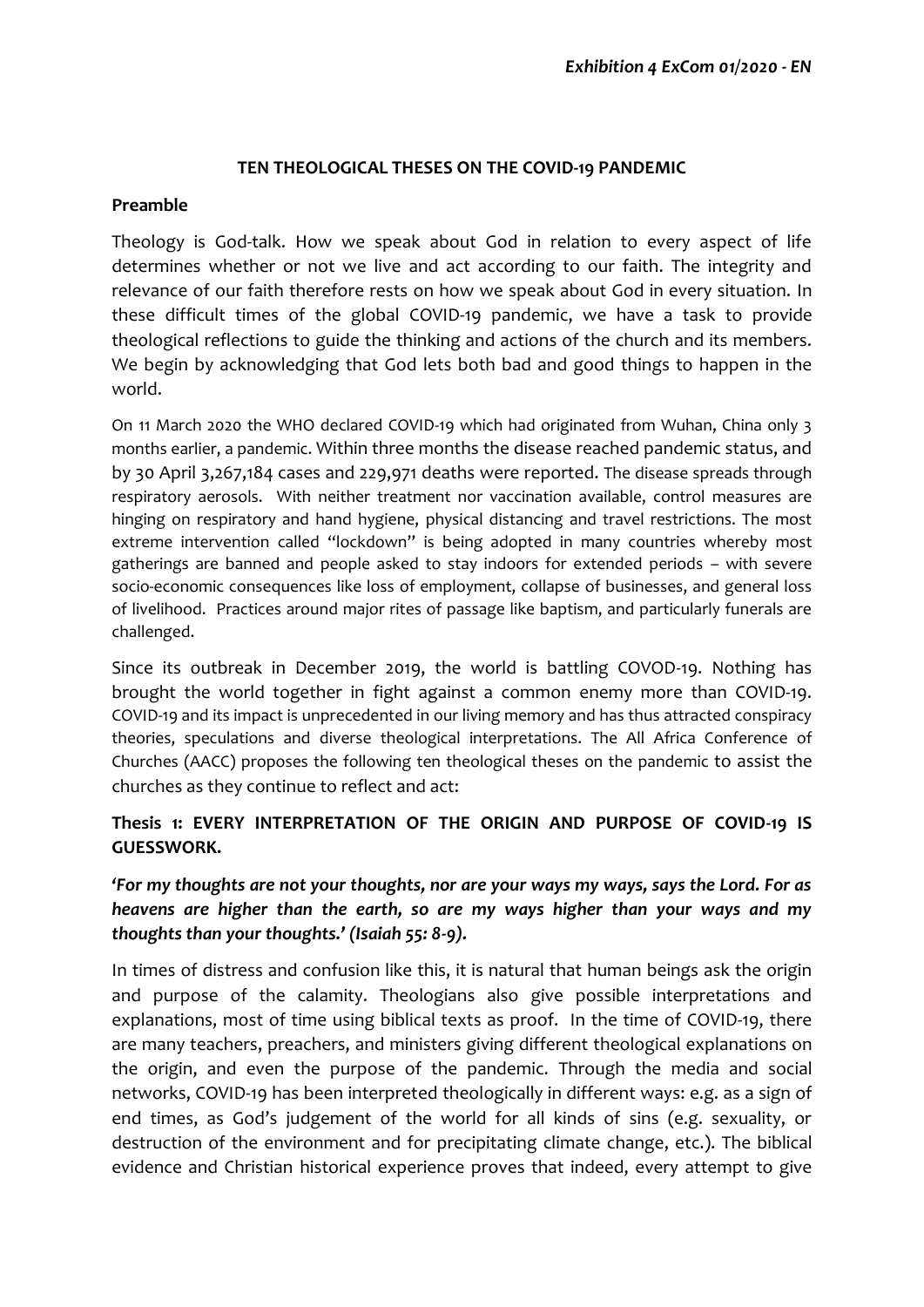such an explanation remains a speculation, even when backed by biblical quotations or proof-texts. We cannot claim to be able to know God fully through such events. Many explanations in the past have been proven wrong. While it is good to try to understand theologically such events, nobody should and could claim absolute correctness. Let us take every explanation and interpretation as a matter of debate and further consideration.

#### **Thesis 2: WE SHOULD TEST EVERY CLAIM OF PROPHECY**

#### *"Let two or three prophets speak, and let the others weigh what is said." 1Cor 14:29*

It is times of crisis like the current COVID-19 that false prophets and religious charlatans exploit to terrorise believers with a propagation of fear. Since the appearance of the COVID-19, some prophecies and preaching of the word of God have taken different and confusing directions in explaining biblically what the pandemic is and its origin. Several claim to be prophets who have received visions and signs; they do not want to be questioned or doubted, lest one quench the Spirit. Because of the risk associated with those who claim to speak in the Name of God, expecting people to say only "Amen", the Bible cautions us and advises us to be vigilant and not to accept anything simply because someone claims to be a prophet. Even though some professing to have the Spirit of Christ are to be believed, yet not everyone; and though the Spirit is not to be quenched, nor prophesying to be despised, yet care should be taken to what is heard and received. We are called to test every spirit and every prophecy should be weighed. We read: *'Beloved, do not believe every spirit, but test the spirits to see whether they are from God, for many false prophets have gone out into the world.' (1 John 4: 1).* Testing of the spirits, spiritual light, knowledge, judgment, experience, and divine guidance are necessary, which should be done without fear of questioning God. All diligent believers and humble inquirers, are capable of making judgment of persons and doctrines, whether what they say is from the Spirit of God or not, for the Spirit of God never speaks contrary to God's word.

#### **Thesis 3: WE DISCOURAGE APOCALYPTIC INTERPRETATION OF THE PANDEMIC**

# *'But of that day and hour no one knows, not even the angels in heaven, nor the Son, but only the Father.' (Mark 13: 32).*

This pandemic is not the first in history. There have been many, more devastating plagues and events than this one. Each time there is a temptation to interpret such events, including the dawning of the new millennium in the year 2000, which were interpreted apocalyptically. And we know those interpretations were false, because the world goes on and Jesus has not come yet. Jesus prohibited his disciples from predicting the exact time of his return. They should rather continue with their work as if Jesus is not coming, since he will come at the time when least expected. Paul states in 1 Thessalonians 5: 2, **'For you yourselves know perfectly that the day of the Lord so comes as a thief in the night.**' As Christians we should wait for the Parousia not as a threat for punishment and judgement, but more joyfully with hope of eternal redemption. Most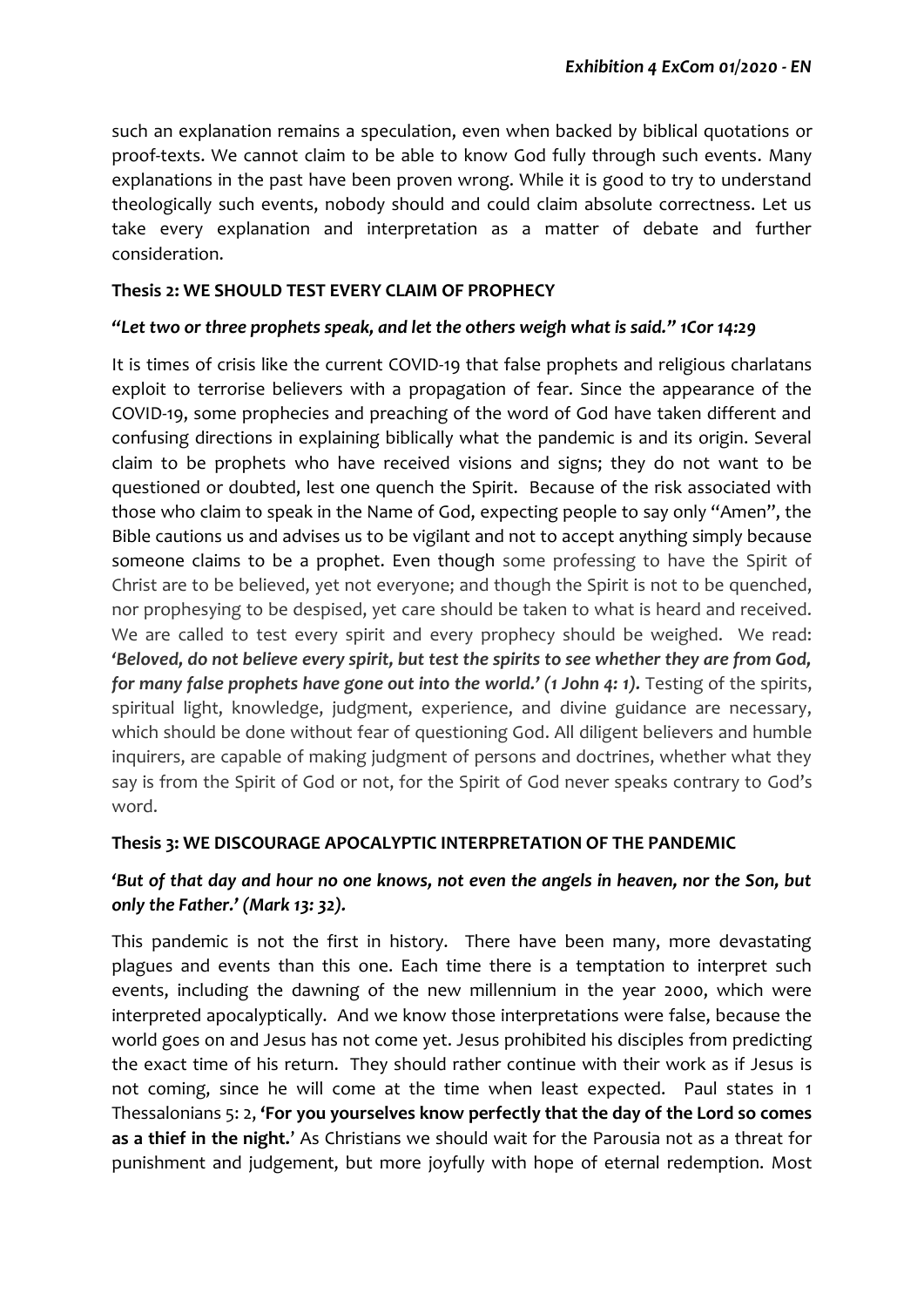likely the world will not end with Covid-19; we should rather be planning for how to continue with our life and service of the Lord and preaching the message of hope for the future.

#### **Thesis 4: EVEN IN SUFFERING AND DEATH, WE KNOW GOD PROMISES TO BE WITH US.**

# *'I have said this to you, so that in me you may have peace. In the world you face persecution. But take courage; I have conquered the world" (John 16: 33).*

Jesus has never promised life without suffering for different reasons. Death is part of life, with the pain and distress it always brings. While on his way to the cross, Jesus tells his disciples to have peace. But that peace is in spite of persecution they will face. He says he has overcome, conquered the world while precisely on his way to Golgotha. Therefore, any theology which promises life without pain, illness, death is not according to Christ. Even with prayer and fasting as we do during this pandemic, there is no guarantee it will go away immediately. The challenge is how to have peace, and be assured of God's presence and care, even when we are suffering, even to death, due to this pandemic. Our theology must take seriously the fact that even with COVID-19, even when many people die and some are healed, the presence of Emmanuel, God with us, is assured. We may rather be praying for God's grace, to be able to "drink from the cup" if necessary without losing our faith. Our peace and message is like Paul, saying: *"For I am convinced that neither death, nor life, nor angels, nor rulers, nor things present, nor things to come, nor powers, 39 nor height, nor depth, nor anything else in all creation, will be able to separate us from the love of God in Christ Jesus our Lord* (Romans 8: 38-39). Even in death, we have a promise of resurrection, since: *"When this perishable body puts on imperishability, and this mortal body puts on immortality, then the saying that is written will be fulfilled: 'Death has been swallowed up in victory'*." (1 Cor. 15:54)

#### **Thesis 5: COVID-19 IS A WAKE UP CALL FOR THE CHURCH**

*'Therefore he says: Awake you who sleep, arise from the dead, and Christ will give you light.'* See that you walk circumspectly, not as fools but as wise, redeeming the time, *because the days are evil. Therefore, do not be unwise, but understand what the will of the Lord is. (Ephesians 5: 14-17).*

COVID-19 has caused fear and anxiety. All economic, financial and health systems in literally every society have been affected. The church and society have been challenged to rethink the way we live, we cooperate, and to evaluate our responsibilities in the world. The churches' calling to practical diaconia has been rekindled. We have come to applaud and appreciate the gift of knowledge as scientists are working hard to find a cure and vaccine. We value more and more health professional workers who risk their lives to save others. Africa has seen a resurgence of traditional resources for healing and care. We are more aware of connectedness and interdependence of the world than before. The role of faith has also been uplifted, with the notion of dependence on God being laid bare as we find ourselves helpless. **Our help comes from the Lord** (Ps. 121: 1-2).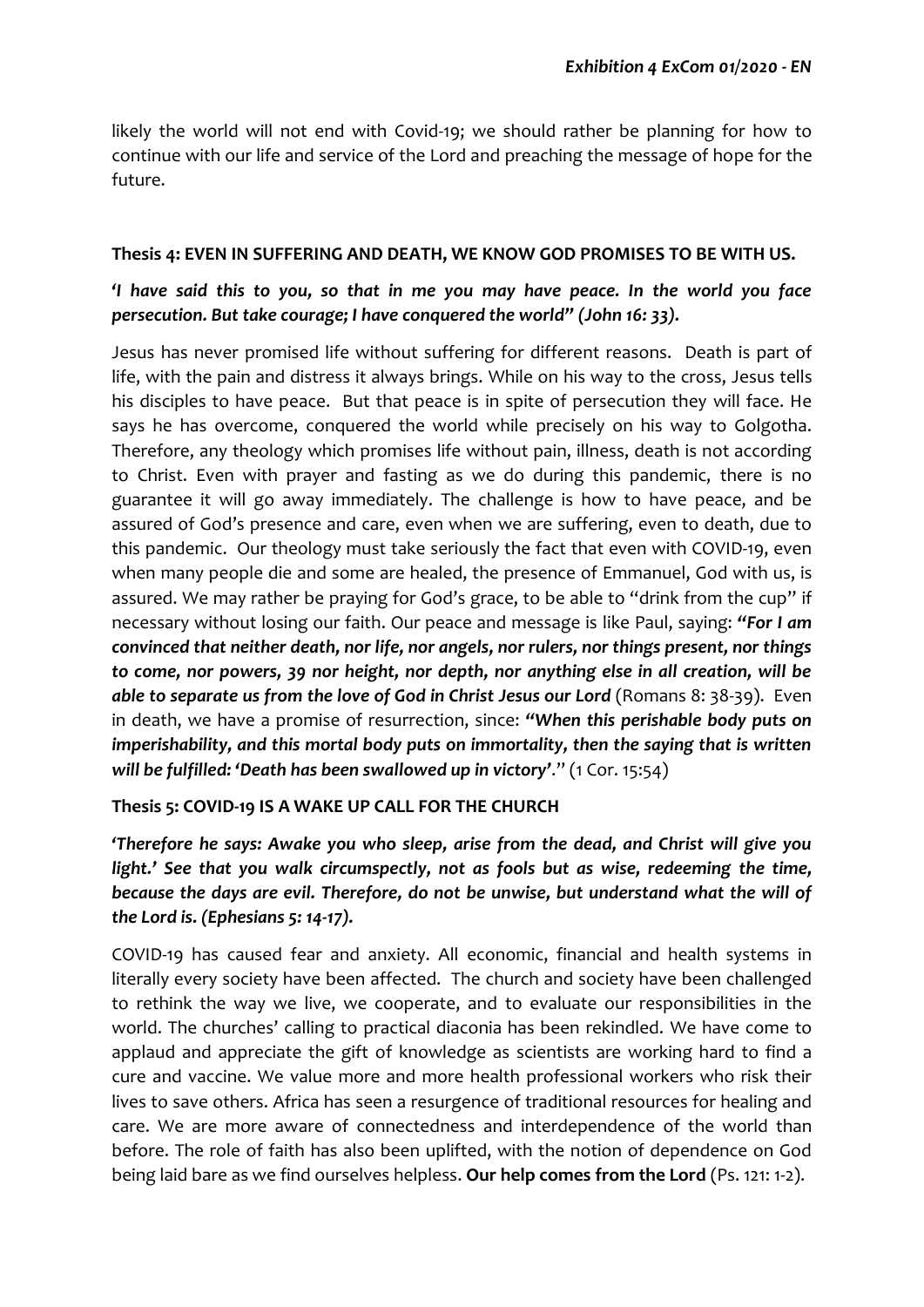# **Thesis 6: COVID-19 IS A REMINDER TO THE CHURCH OF CALLING TO BE IN SOLIDARITY WITH THE POOR AND THE VULNERABLE**

# *'Truly I tell you, just as you did it to one of the least of these who are members of my family, you did it to me.' (Matthew 25:40)*

COVID-19 has impacted people differently. In nations, cities and villages where the church is present, it is reminded to take seriously its call to be in solidarity with the most vulnerable. The poor, the homeless, the unemployed, refugees, displaced people suffer more than those whose economic and social situation enable them to fend for themselves better. With the lockdowns we hear about a dramatic increase in gender based violence against women and children. People with disability are not cared for properly. And those who have recovered from the disease face stigma in their own communities. Churches in Africa, in the spirit of Ubuntu, are called to remember Jesus saying that the way we serve him is through serving those in our midst who need extra attention in different ways. And we thank God that many churches are doing so.

## **Thesis 7: WE UNDERSTAND BETTER WHAT "ABUNDANT LIFE" MEANS**

#### *"I came that they may have life, and have it abundantly." (John 10:10)*

It is common to associate "abundant life" promised by Jesus with material things. Wealth and wellbeing are presented as the ultimate result of our faith and being a fulfilment of the promise of Jesus. Endless pursuit of wealth leads to corruption of our leaders, as a result of greed and selfishness, to always want more. The outbreak of COVID-19 has taught humanity that those things that we seek most are after all not that valuable. We have recognized that most of what we own is actually never needed, as we have been under restrictions of lockdowns where we neither needed them nor were we able to use them. It is a call particularly to our leaders to focus on what matters most in our life together as we face mutual vulnerability, through investments in social services, particularly healthcare systems which in Africa are in very precarious states. Just as Paul taught in 1 Timothy 6:7-8, "**For we brought nothing into the world, so we can take nothing out of it; but if we have food and clothing, we will be content with these."** And abundant life is possible only when it is for all, not just for a few privileged ones.

# **Thesis 8: PHYSICAL DISTANCING CALLS FOR CONTEXTUALISATION OF THEOLOGY OF OUR LIVING TOGETHER AS CHURCH.**

# *"For where two or three are gathered in my name, I am there among them." Matthew 18:20)*

The restrictions of physical gatherings have presented a church with a rare challenge and opportunity to interrogate what it means to meet as a congregation. In many countries church services in physical structures have been banned, and where they are still allowed are under severe restrictions on physical contact. We are challenged theologically on how to understand the presence of Jesus among us as promised, especially when we